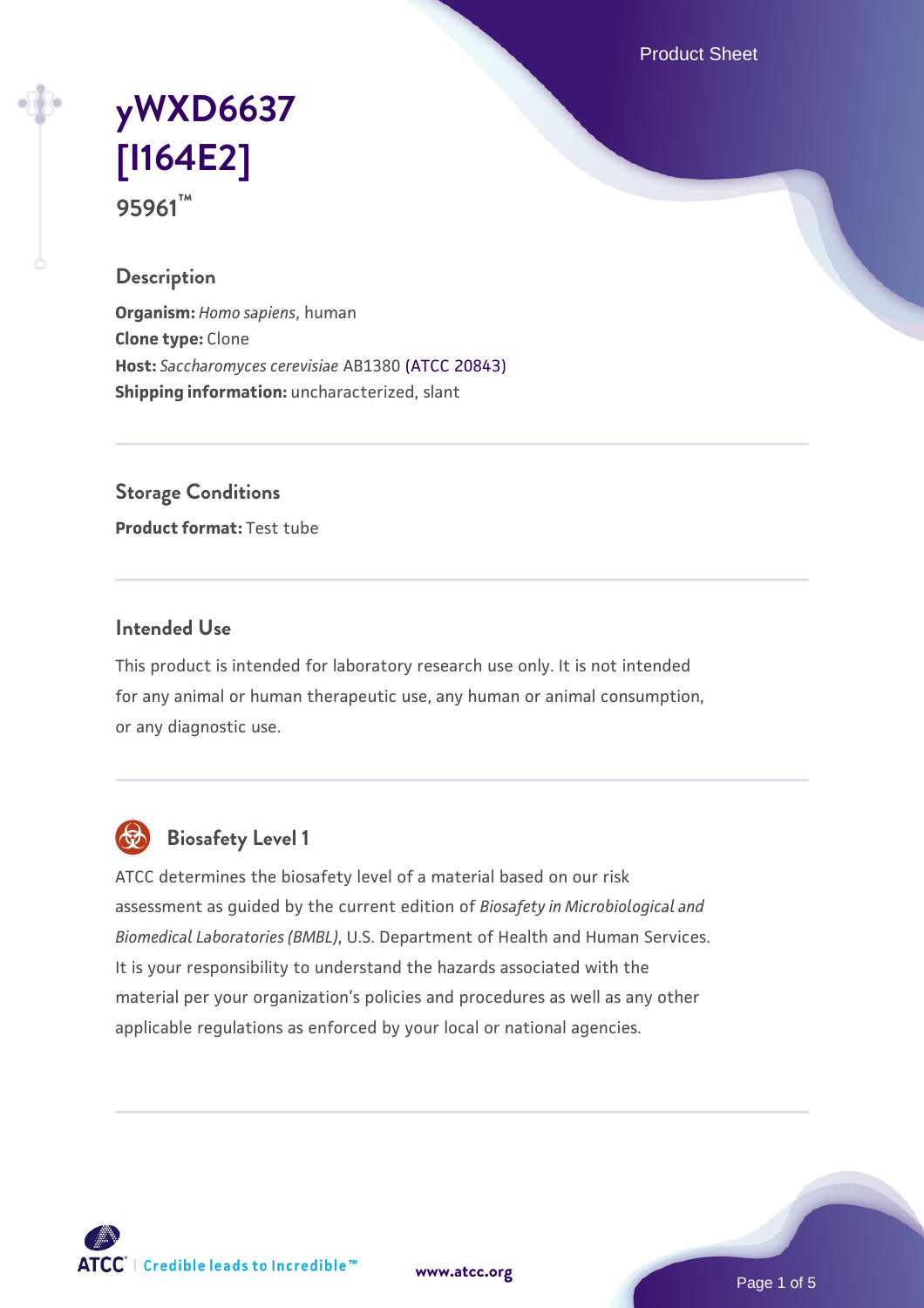### **Certificate of Analysis**

For batch-specific test results, refer to the applicable certificate of analysis that can be found at www.atcc.org.

#### **Insert Information**

**Type of DNA:** genomic **Genome:** Homo sapiens **Chromosome:** X **Gene name:** DNA Segment **Gene product:** DNA Segment **Contains complete coding sequence:** Unknown

#### **Vector Information**

**Type of vector:** YAC **Markers:** SUP4; URA3; TRP1

# **Growth Conditions**

**Medium:**  [ATCC Medium 1245: YEPD](https://www.atcc.org/-/media/product-assets/documents/microbial-media-formulations/1/2/4/5/atcc-medium-1245.pdf?rev=705ca55d1b6f490a808a965d5c072196) **Temperature:** 30°C

# **Notes**

More information may be available from ATCC (http://www.atcc.org or 703- 365-2620).

# **Material Citation**

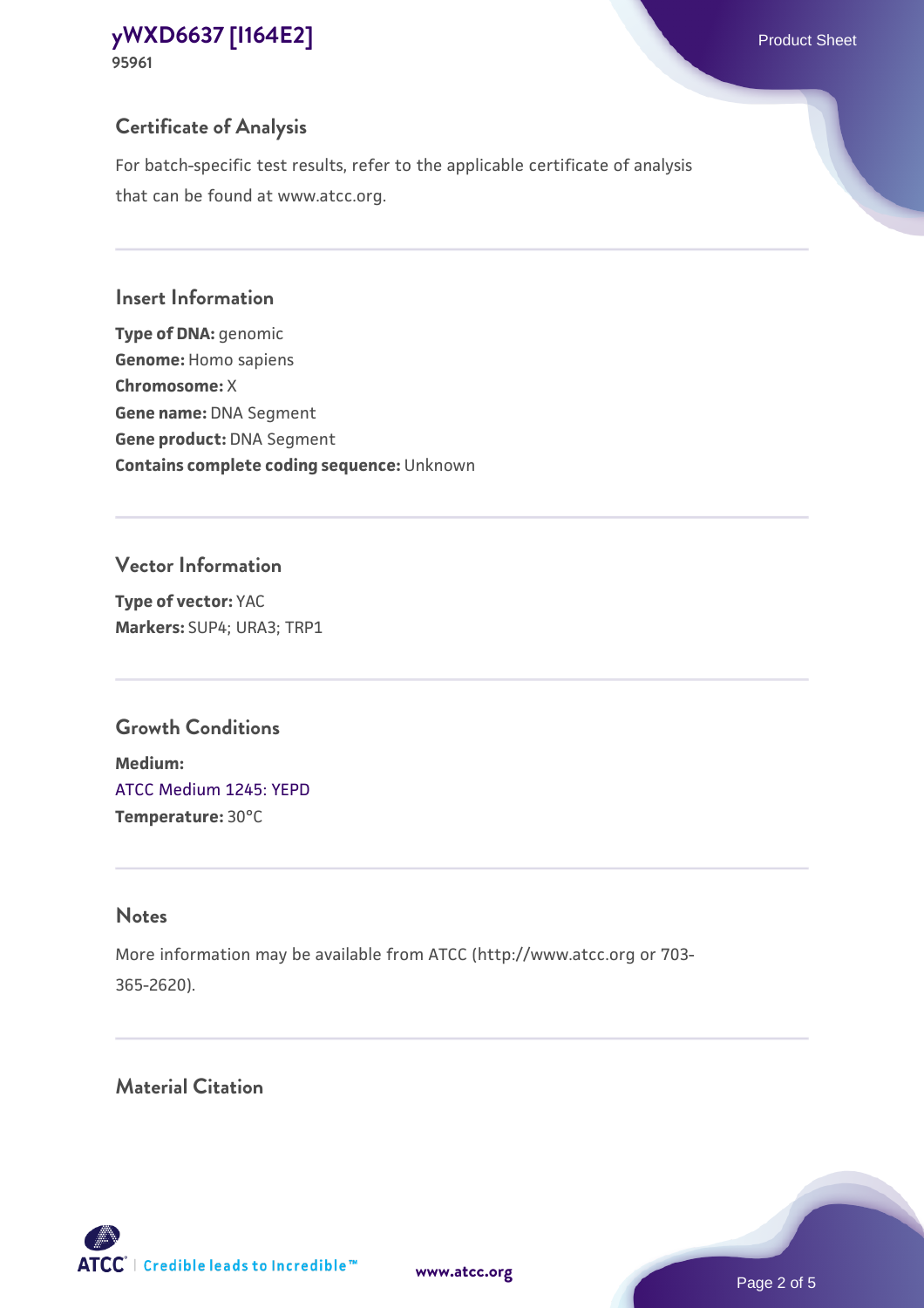If use of this material results in a scientific publication, please cite the material in the following manner: yWXD6637 [I164E2] (ATCC 95961)

#### **References**

References and other information relating to this material are available at www.atcc.org.

### **Warranty**

The product is provided 'AS IS' and the viability of  $ATCC<sup>®</sup>$  products is warranted for 30 days from the date of shipment, provided that the customer has stored and handled the product according to the information included on the product information sheet, website, and Certificate of Analysis. For living cultures, ATCC lists the media formulation and reagents that have been found to be effective for the product. While other unspecified media and reagents may also produce satisfactory results, a change in the ATCC and/or depositor-recommended protocols may affect the recovery, growth, and/or function of the product. If an alternative medium formulation or reagent is used, the ATCC warranty for viability is no longer valid. Except as expressly set forth herein, no other warranties of any kind are provided, express or implied, including, but not limited to, any implied warranties of merchantability, fitness for a particular purpose, manufacture according to cGMP standards, typicality, safety, accuracy, and/or noninfringement.

#### **Disclaimers**

This product is intended for laboratory research use only. It is not intended for any animal or human therapeutic use, any human or animal consumption,



**[www.atcc.org](http://www.atcc.org)**

Page 3 of 5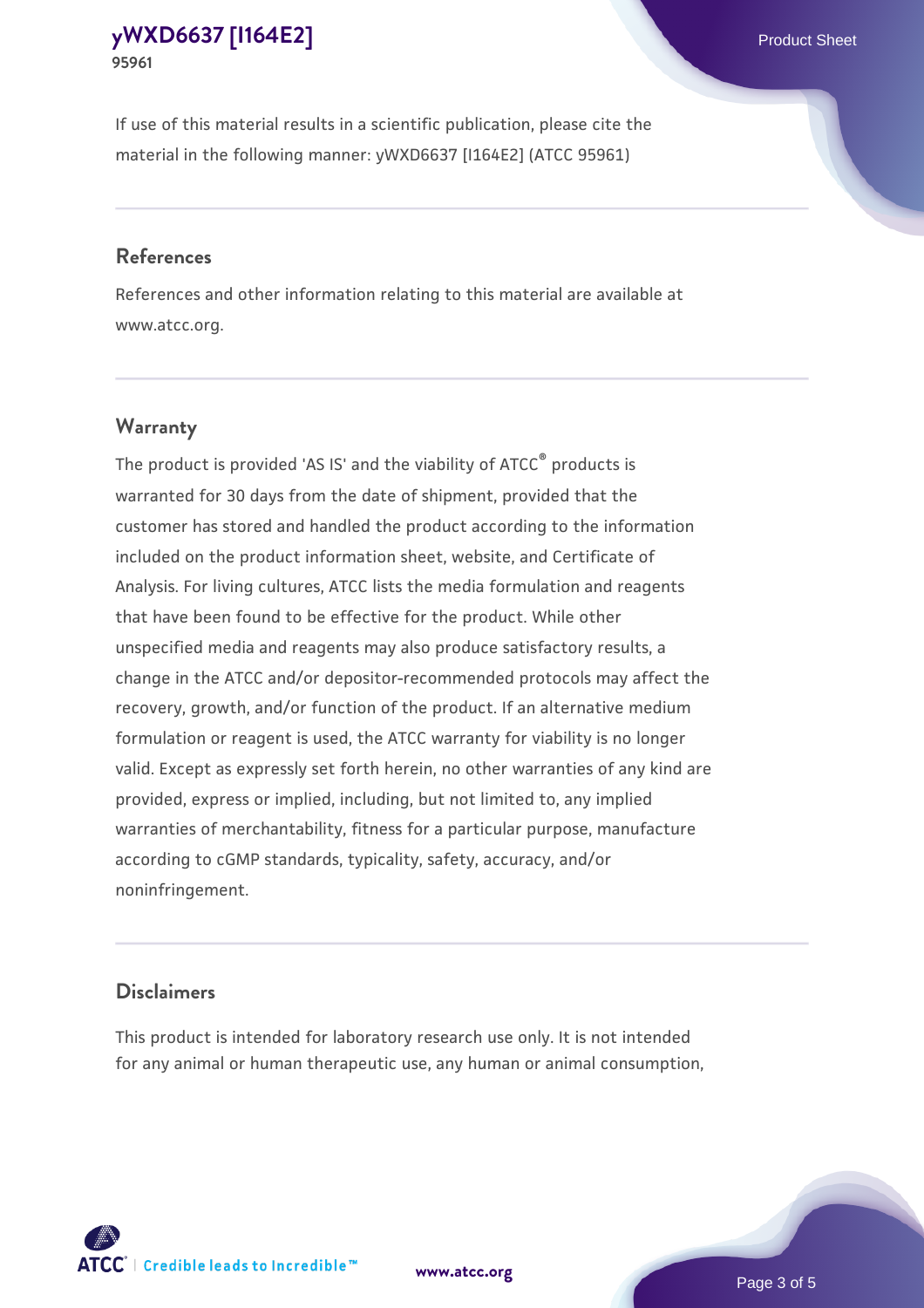or any diagnostic use. Any proposed commercial use is prohibited without a license from ATCC.

While ATCC uses reasonable efforts to include accurate and up-to-date information on this product sheet, ATCC makes no warranties or representations as to its accuracy. Citations from scientific literature and patents are provided for informational purposes only. ATCC does not warrant that such information has been confirmed to be accurate or complete and the customer bears the sole responsibility of confirming the accuracy and completeness of any such information.

This product is sent on the condition that the customer is responsible for and assumes all risk and responsibility in connection with the receipt, handling, storage, disposal, and use of the ATCC product including without limitation taking all appropriate safety and handling precautions to minimize health or environmental risk. As a condition of receiving the material, the customer agrees that any activity undertaken with the ATCC product and any progeny or modifications will be conducted in compliance with all applicable laws, regulations, and guidelines. This product is provided 'AS IS' with no representations or warranties whatsoever except as expressly set forth herein and in no event shall ATCC, its parents, subsidiaries, directors, officers, agents, employees, assigns, successors, and affiliates be liable for indirect, special, incidental, or consequential damages of any kind in connection with or arising out of the customer's use of the product. While reasonable effort is made to ensure authenticity and reliability of materials on deposit, ATCC is not liable for damages arising from the misidentification or misrepresentation of such materials.

Please see the material transfer agreement (MTA) for further details regarding the use of this product. The MTA is available at www.atcc.org.

### **Copyright and Trademark Information**

© ATCC 2021. All rights reserved.

ATCC is a registered trademark of the American Type Culture Collection.



**[www.atcc.org](http://www.atcc.org)**

Page 4 of 5